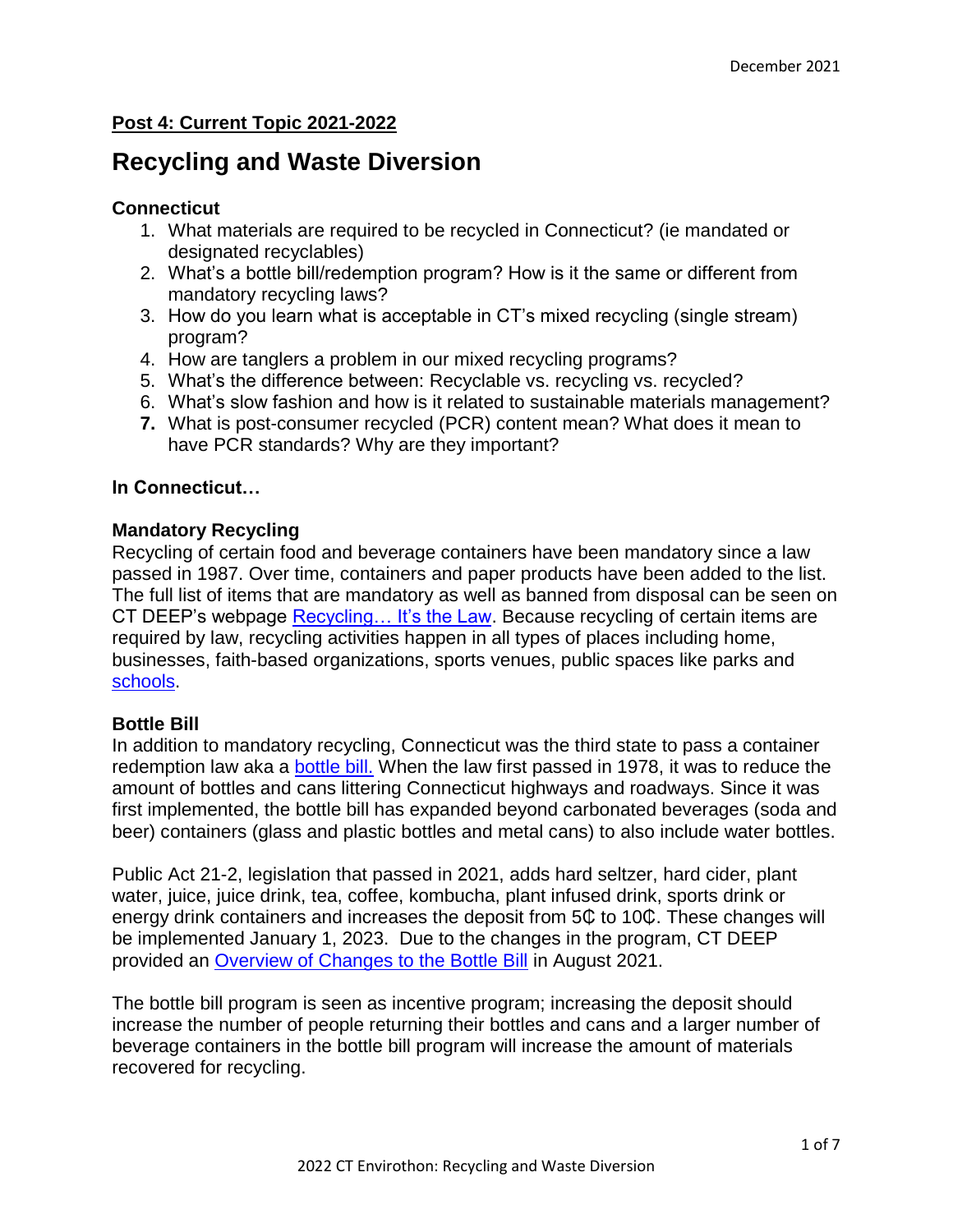# **RecycleCT – Creating a Universal List**

The [RecycleCT Foundation](https://www.recyclect.com/) is a nonprofit organization whose mission is to promote the importance of managing materials more sustainably through waste reduction, reuse, recycling and composting. RecycleCT encourages individuals, government entities, businesses, schools and organizations to adopt these practices as part of their everyday lives or operations.

RecycleCT provides statewide promotion of recycling through it's What's IN, What's OUT program; creates educational materials available for printing that can be cobranded by municipalities, haulers and others; conducts research, including a recent recycling economic information study; and offers grant programs.

CT DEEP, in anticipation of RecycleCT's statewide education and promotion, worked with all the Material Recovery Facilities (MRFs) that sort and process our mixed recyclables in Connecticut to create a universal list of what is acceptable in our mixed recycling (single stream) bin and what is not.

This list was created by facilitating a conversation with all the facility operators to identify "what materials are detrimental to their system." All different types of containers and paper products were considered when the following questions were asked:

## **What is Detrimental?**

Item, material or product that:

- could be harmful to employees or safety concern
- can shut down or harm equipment
- reduces the value of commodities

From this process, it was confirmed that none of the facilities were able to process and didn't want plastic bags, bagged recyclables, shredded paper, expanded polystyrene (commonly known as Styrofoam), or items that would tangle in the machinery (bags, clothing, wires, cords).

The What's IN, What's OUT program provides a number of resources for individuals, municipalities and hauler/processors on [www.recyclect.com:](http://www.recyclect.com/)

- RecycleCT Wizard, a search tool municipalities, schools and others can put on their webpage
- RecycleCT Wizard app, available on Apple or GooglePlay
- Social media images, including videos, to post on Facebook, Instagram or Twitter
- Flyers, posters, billing inserts, and more that can be downloaded and printed.

# **How is it sorted?**

A materials recovery facility or MRF is the generic term for a company that sorts and process recyclables mechanically. Most MRFs include manual sorting by staff as well as technology, which may include optic sorters, magnets, blowers and robots. The main task is to prepare materials to sell. While this [MRF video](https://www.youtube.com/watch?v=zmMAIYMfw9k) or this [MRF video](https://www.youtube.com/watch?v=DM2sW3Bri9g) are not from Connecticut, they show similar technology used by CT MRFs.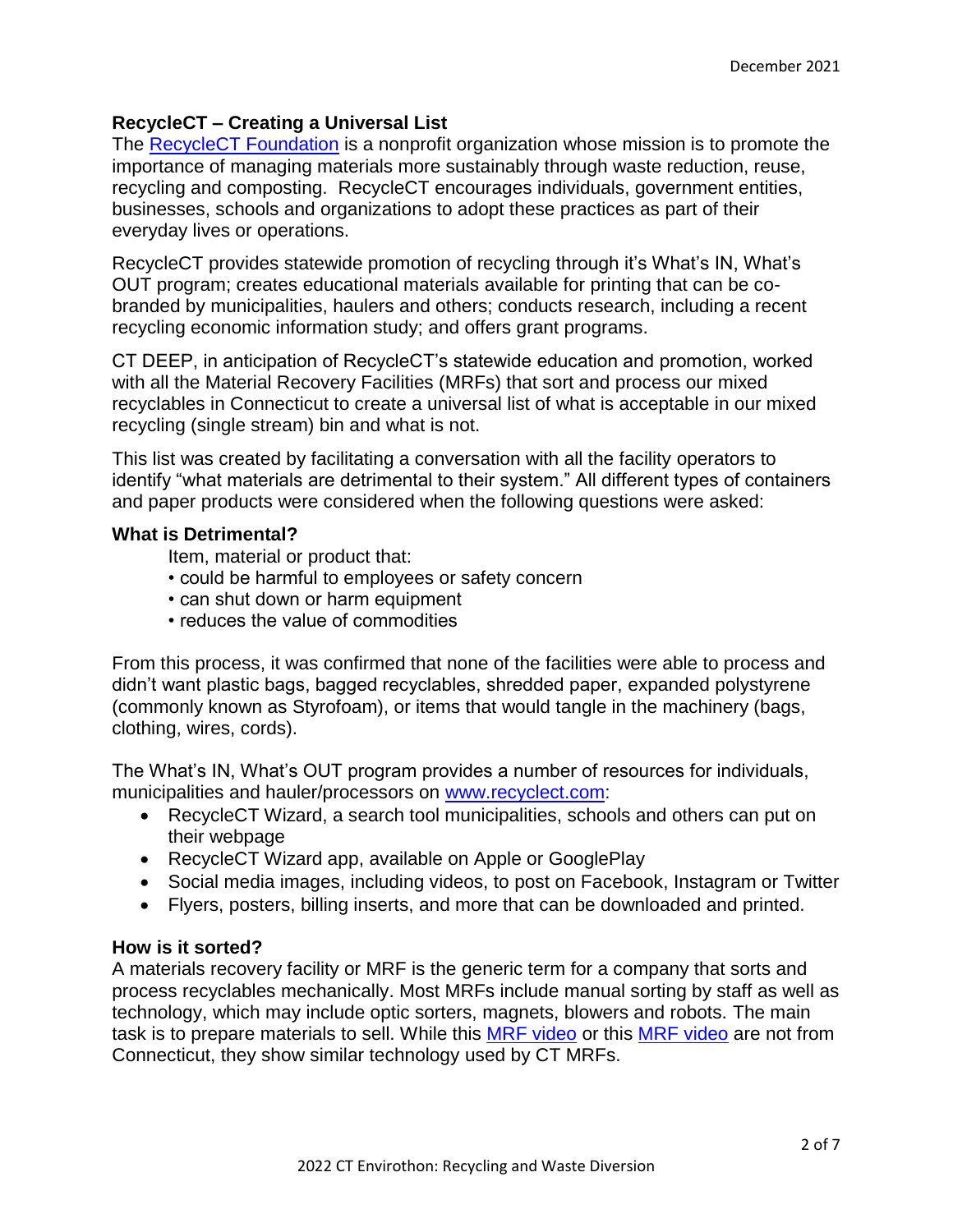If materials come in as mixed recyclables, they need to be sorted. Some general categories materials could be sorted into include cardboard, mixed paper, #1 and #2 (plastic resin types), mixed plastic, aluminum, steel, grade #51 (milk cartons and juice boxes), mixed glass [cullet.](https://portal.ct.gov/DEEP/Reduce-Reuse-Recycle/Municipal-Recycling-Resource-Center/Glossary-of-Recycling--Solid-Waste-Terms#C) Not all facilities sort this way; some put grade #51 into their mixed paper bales. Some will separate #1s from #2s and even sort plastic or glass by color.

In some cases, materials will go onto secondary sorting such as at a [PRF](https://www.youtube.com/watch?v=WivbOtQkAVU) or Plastic Recovery Facility that will take in [bales](https://portal.ct.gov/DEEP/Reduce-Reuse-Recycle/Municipal-Recycling-Resource-Center/Glossary-of-Recycling--Solid-Waste-Terms#B) of mixed plastic and them sort them by resin type and further by color.

The materials that are baled and boxed up are called commodities and they are sold to end-markets. End-markets are also called "recyclers" because they manufacture new products using the recyclables in their products instead of virgin materials. The product they make may be labeled and classified as having "pre-consumer" or "post-consumer" content; meaning if it is pre-consumer, the recyclables came from another manufacturer or industry and never was made into a product that we, consumers, purchased and used; while post-consumer are recyclables that came from our recycling programs – we bought and used the product before putting it into our local recycling program.

# **Glass Bottles and Jars**

Glass bottles and jars in a mixed recycling (single stream) system are often heavily contaminated. Glass is what's left after the paper or fiber, plastic and metal are removed in a MRF. And due to that, it often has small things that are not acceptable, including lip balm, prescription bottles, pens, tampon applicators, miniature liquor bottles and batteries that contaminate the glass. Because of this, there are few end-markets available who will take heavily contaminated glass – most MRFs in Connecticut opt for marketing their "MRF glass" to landfills where its used as an [alternate daily cover](https://www.waste360.com/Landfill_Management/landfill-alternative-daily-covers-201101) [\(ADC\).](https://www.waste360.com/Landfill_Management/landfill-alternative-daily-covers-201101) While the glass is not recycled into new glass containers, recovering clean glass is a huge challenge due to mixed recycling embraced by all MRF operators.

Communities across the country have responded to the challenge contaminated glass in a variety of ways. Some have stopped collecting glass, some conduct a second sort of glass before marketing and others have chosen to collect separately. While Connecticut has discussed adding more glass bottle containers to the bottle bill, the final versions of bills put into law have never had additional glass. And in 2019, Connecticut was given hope by a new end-market planning to open operations in Connecticut, making a concrete-type product called pozzolan made by [Urbanmining,](https://pozzotive.com/)  [LLC](https://pozzotive.com/) in Beacon Falls.

The Housatonic Resources Recovery Authority (HRRA), a regional, governmental, waste management and recycling authority that serves fourteen municipalities in western Connecticut. In an effort to reduce costs associated with highly contaminated glass that had little marketability, HRRA now offers glass collection, separate from the mixed recycling program. Glass is collected by itself at the transfer station, but also accepted in the mixed recycling program offered curbside; this allows flexibility for all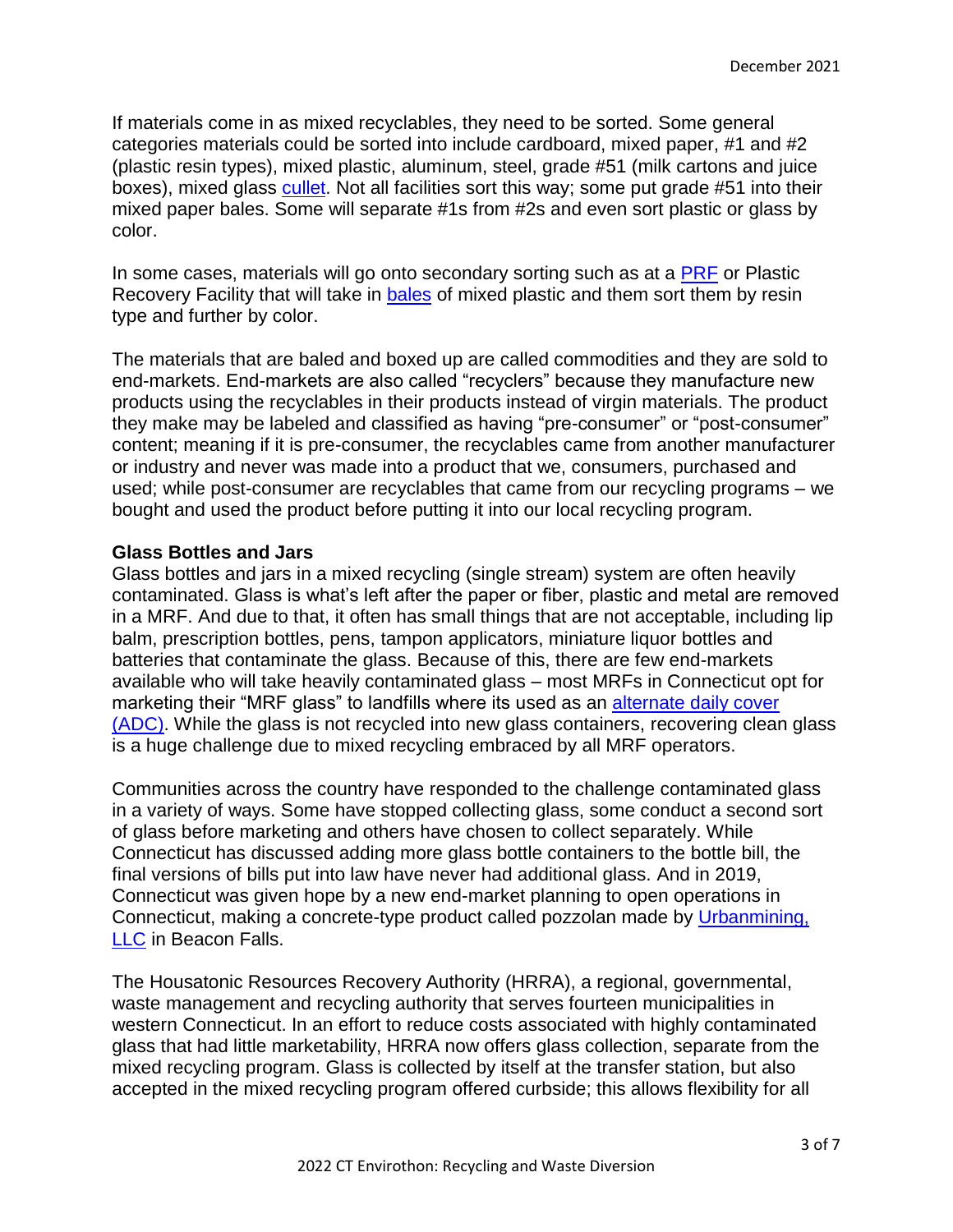residents. Learn more about [HRRA's Glass Recycling program](https://hrra.org/glass-recycling/) and why they believe source separated collection for cleaner glass cullet is a better way to recycle.

#### **More than Bottles and Cans**

#### **Textiles**

Even damaged clothing and other textiles may be repurposed. If a textile is badly stained, missing buttons, or torn, it can still be used to make rags or used as fiber for car seats, pillows, stuffed animals, soundproof insulation, and many other purposes.

When clothing and other textiles can no longer be reused, they can be collected for recycling. There are many options to reuse and recycle textiles in your community through donation or consignment. Depending on the town, textiles are collected curbside, at your transfer station, local thrift shops or even mailed to an online outlet for used clothes. You may have seen the metal drop boxes at your local retail store, gas station, or transfer station – these collection boxes accept most textiles and are owned by non-profit and for-profit organizations.

Additionally, buying used items, such as clothing, helps reduce the amount of textiles consumed and discarded – there are plenty of thrift shops, consignment stores, and pawn shops in the state with quality used textiles available. Many of these organizations receive used textiles from people like you – and re-sell them for profit or to benefit community and social programs. So gather your clothing, bedding, handbags stuffed animals and much more and find out where you can reuse and recycle your textiles with the resources below.

Reducing consumption is the most significant behavior change individuals may take to limit environmental impact. Ever hear of the concept [Slow Fashion?](https://theecologist.org/2007/jun/01/slow-fashion) This is a movement created in response to fast fashion. In 2018 Americans purchased on average 68 garments a year. About 80 billion pieces of clothing are purchased around the world every year. And on average, each piece will be worn seven times before getting tossed. In China, it's just three times, says the Chinese fashion-rental platform Y Closet.

#### **Mattresses**

In 2013, Connecticut became the first state to pass comprehensive mattress stewardship legislation. [Public Act 13-42](https://www.cga.ct.gov/2013/ACT/pa/pdf/2013PA-00042-R00HB-06437-PA.pdf) required mattress manufacturers to establish a program to manage unwanted mattresses generated in Connecticut. In response the [Mattress Recycling Council](https://mattressrecyclingcouncil.org/programs/connecticut/) was created.

The Connecticut law assesses a fee at the point of sale to finance the stewardship program – which includes working with retailers, municipalities, residents, haulers and recyclers. The law requires the Mattress Recycling Council to ensure municipalities have access to mattress recycling at no cost to the town or residents.

Municipalities, retailers, universities and colleges, hotels, healthcare facilities and other public or private entities that use large volumes of mattresses can benefit from this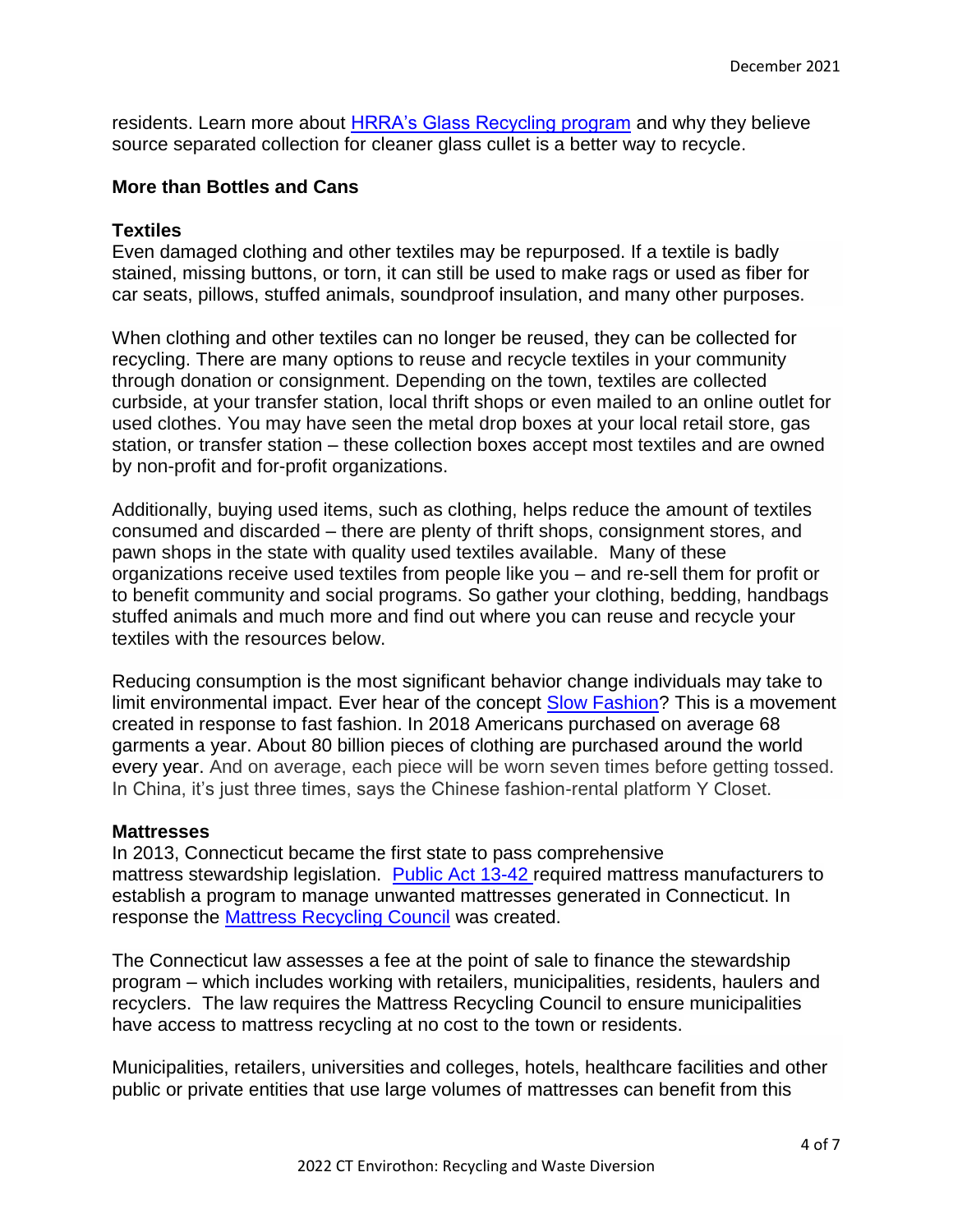program. This program is voluntary. Those that choose to participate can recycle their mattresses for free. The Mattress Stewardship Program began on May 1, 2015.

Recycling happens when the steel, foam etc. are recovered, boxed or baled and sold to end-markets that will create new products from the raw materials recovered from the mattresses and box springs.

Mattress Dismantlers recover much of the different components that make up a mattress and box spring (wood, metal, foam, fabric) and have recycling markets for 80 – 90% of the original product. Connecticut has two mattress dismantling companies, Park [City Green](https://greenteambpt.com/park-city-green-mattress-recycling/) in Bridgeport and [Willimantic Waste Paper Company, Inc.](http://williwaste.com/) in Willimantic.

The Mattress Recycling Council created a [video](https://www.youtube.com/watch?app=desktop&v=xzvc9Z9iBf8&list=PL7KFY2SIjTau-dTdHeiWrMMC1kMAsmG_c&index=7&t=74s) that shows how mattresses are processed for recycling.

#### **Paint**

In 2011, Connecticut legislature passed [PA-11-24](https://www.cga.ct.gov/2011/ACT/PA/2011PA-00024-R00SB-00828-PA.htm) creating a paint stewardship law program, which provides for the collection and post-consumer recycling and disposal of unwanted paint and containers. The program is managed by PaintCare. Since the program began ten years ago, Connecticut has collected over 1 million gallons of used paint through Connecticut's implementation of the [PaintCare Program.](https://www.paintcare.org/)

You can follow the 3R's with paint too! Check out [Quinn's Waste Busting Tips: Paint](https://www.youtube.com/watch?v=sBSDzQ8AwLM)  [Smarter -](https://www.youtube.com/watch?v=sBSDzQ8AwLM) YouTube to learn how to reduce paint waste and how to properly store paint so you can reuse. If you can't reduce or reuse, paint can be recycled in Connecticut.

PaintCare is now in many states, not just Connecticut. Here's a recent video PaintCare made a [video for Colorado,](https://www.youtube.com/watch?v=clDoaiytWuE) which shows you can take your paint to participating hardware or paint stores and where it goes after that. Latex paint is recycled by blending similar colors - sometimes with additional tints added. All empty cans are also recycled. Oil-based paints are usually used as fuel.

## **Buying Recycled**

Recycling does not end once you have dropped off your cans, bottles and newspapers at the curb or nearest recycling center. This is just the first step!Once you have dropped off your recyclable goods, they are taken to a recycling facility where they are processed to market conditions, baled and shipped to manufacturers and paper mills which turn them into value added products that are then sold on the market. The final step, which is just as important as these other two steps, occurs when you, your school or business purchase products made from the recovered materials, also known as recycled-content.

Buying items with Recycled Content:

- Creates markets for materials collected in residential & business recycling programs, thus increasing their value
- Reduces need for additional disposal capacity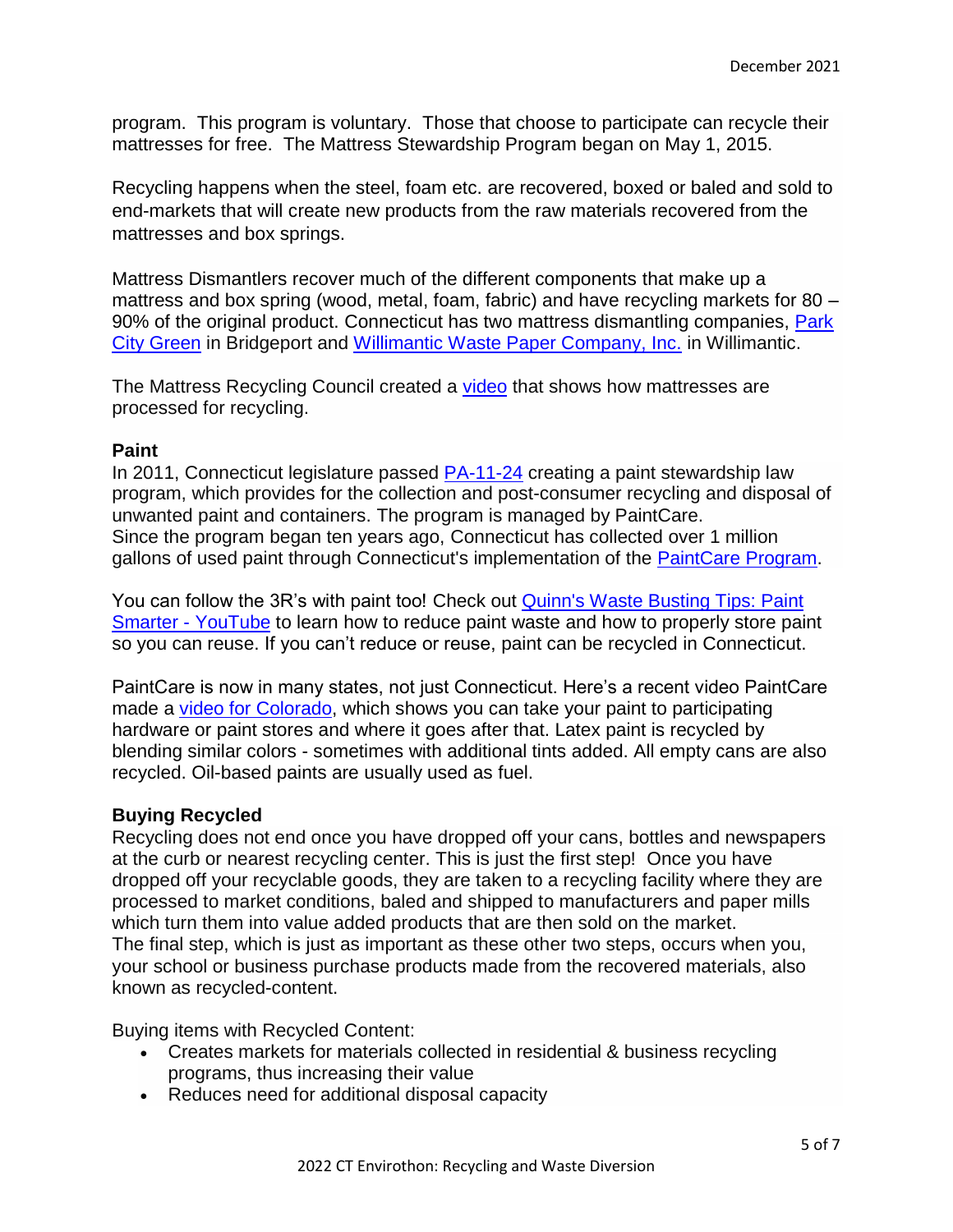- When manufactures or paper mills use recycled materials vs. virgin materials to make new products:
	- $\triangleright$  Air and water pollution is reduced
	- $\triangleright$  Natural resources are conserved
	- $\triangleright$  Energy is saved
	- $\triangleright$  Less water is used
	- $\triangleright$  Emissions of greenhouse gases that contribute to global climate change are reduced
- Supports the development of green technologies
- Creates jobs and strengthen the local economy
- Promotes and supports a more sustainable lifestyle or business ethic

# **CT Essential**

- Recycling... It's the Law.
- [Connecticut Bottle Bill](https://portal.ct.gov/DEEP/Reduce-Reuse-Recycle/Bottles/Connecticut-Bottle-Bill)
- Glossary of terms [https://portal.ct.gov/DEEP/Reduce-Reuse-Recycle/Municipal-](https://portal.ct.gov/DEEP/Reduce-Reuse-Recycle/Municipal-Recycling-Resource-Center/Glossary-of-Recycling--Solid-Waste-Terms)[Recycling-Resource-Center/Glossary-of-Recycling--Solid-Waste-Terms](https://portal.ct.gov/DEEP/Reduce-Reuse-Recycle/Municipal-Recycling-Resource-Center/Glossary-of-Recycling--Solid-Waste-Terms)
- Tangled Up! (video) [https://www.youtube.com/watch?v=EDipC5oJG\\_A&list=PL7KFY2SIjTau](https://www.youtube.com/watch?v=EDipC5oJG_A&list=PL7KFY2SIjTau-dTdHeiWrMMC1kMAsmG_c&index=22)[dTdHeiWrMMC1kMAsmG\\_c&index=22](https://www.youtube.com/watch?v=EDipC5oJG_A&list=PL7KFY2SIjTau-dTdHeiWrMMC1kMAsmG_c&index=22)
- Recycling Rules the Same Across Connecticut (2:03) (video) [https://www.youtube.com/watch?v=fRXDBhfsm50&list=PL7KFY2SIjTaswW9LBE](https://www.youtube.com/watch?v=fRXDBhfsm50&list=PL7KFY2SIjTaswW9LBE13hIsn3K4dZRnzm&index=7&t=45s) [13hIsn3K4dZRnzm&index=7&t=45s](https://www.youtube.com/watch?v=fRXDBhfsm50&list=PL7KFY2SIjTaswW9LBE13hIsn3K4dZRnzm&index=7&t=45s)
- Electronics Recycling (video) [https://www.youtube.com/watch?v=mjGDrP0IxuY&list=PL7KFY2SIjTaswW9LBE](https://www.youtube.com/watch?v=mjGDrP0IxuY&list=PL7KFY2SIjTaswW9LBE13hIsn3K4dZRnzm&index=2) [13hIsn3K4dZRnzm&index=2](https://www.youtube.com/watch?v=mjGDrP0IxuY&list=PL7KFY2SIjTaswW9LBE13hIsn3K4dZRnzm&index=2)
- Recycling is Magic (video) [https://www.youtube.com/watch?v=9Mb8](https://www.youtube.com/watch?v=9Mb8-vcCdfM&list=PL7KFY2SIjTav05OXyNEROtTy_DbqDM-Lc&index=25) [vcCdfM&list=PL7KFY2SIjTav05OXyNEROtTy\\_DbqDM-Lc&index=25](https://www.youtube.com/watch?v=9Mb8-vcCdfM&list=PL7KFY2SIjTav05OXyNEROtTy_DbqDM-Lc&index=25)

# **CT Good Resources**

- **•** Textile Recycling [Textiles Reuse Recycling \(ct.gov\)](https://portal.ct.gov/DEEP/Reduce-Reuse-Recycle/Textiles-Reuse--Recycling)
- [All About Textile Recycling -](https://www.youtube.com/watch?v=LgLV4YUqZb8) YouTube (video)
- Mattress Recycling [Mattress Recycling \(ct.gov\)](https://portal.ct.gov/DEEP/Reduce-Reuse-Recycle/Recycling/Mattress-Recycling)
- Guide to Slow Fashion Guide to Slow Fashion | 5 Easy and Simple Tips for Every Budget - [YouTube](https://www.youtube.com/watch?v=3QDLpcvquvE) (video)
- [High Price of Fast Fashion](https://www.wsj.com/articles/the-high-price-of-fast-fashion-11567096637) (Wall Street Journal, August 2019)
- [Casella's Approach to Sustainable Recycling -](https://www.youtube.com/watch?v=W9h3kYokD3Y) YouTube (video)

## **CT Resources if you want to know more/dig deeper**

 Webinar Recording: [Setting Up A Recycling Program at Your School](https://ctdeep.zoom.us/recording/play/v7VrfVAyxQZDSP-WMZDkDQoiscc32VxgXo9MUbZP4o_110Evr7dJToMVKlrdQRZa?autoplay=true&startTime=1576525205000) (CT DEEP, 2019)